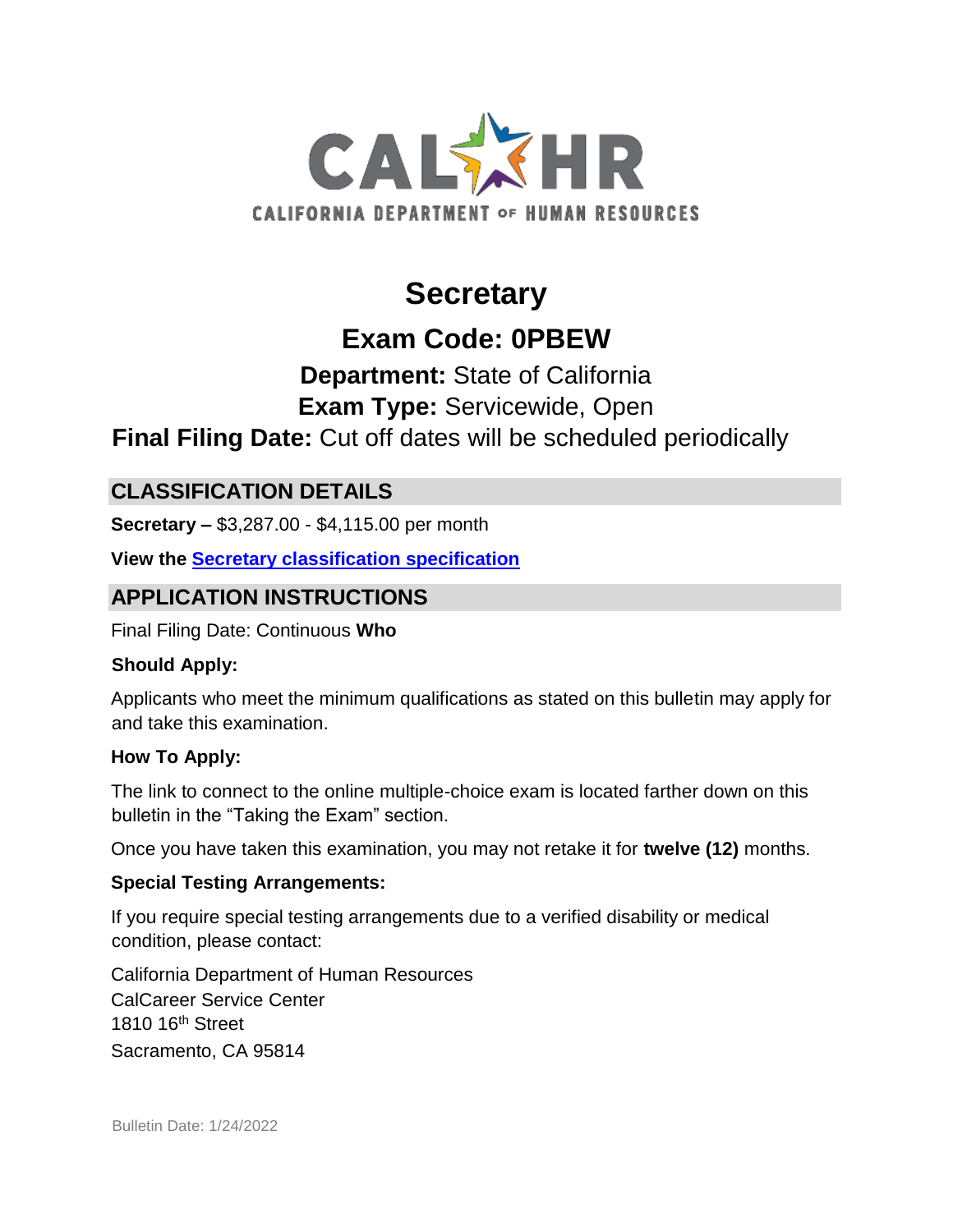Phone: (866) 844-8671 Email: CalCareer@CalHR.CA.GOV

California Relay Service: 7-1-1 (TTY and voice)

TTY is a Telecommunications Device for the Deaf, and is reachable only from phones equipped with a TTY Device

# **MINIMUM QUALIFICATIONS**

All applicants must meet the education and/or experience requirements as stated on this exam bulletin to be accepted into the examination. Part-time or full-time jobs, regardless of whether paid or volunteer positions, and inside or outside California state service will count toward experience.

### **Secretary**

### **Either I**

In the California state service, one year of experience performing clerical duties at a level of responsibility not less than that of an [Office Assistant, Range B.](https://jobs.ca.gov/jobsgen/3PB43a.pdf)

### **Or II**

Two years of experience in [clerical work.](https://jobs.ca.gov/jobsgen/3PB43d.pdf) [Academic education above the twelfth grade may be substituted for one year of the required general experience on the basis of either (a) one year of [general education](https://jobs.ca.gov/jobsgen/3PB43b.pdf) being equivalent to three months of experience; or (b) one year of education of a [business or commercial](https://jobs.ca.gov/jobsgen/3PB43c.pdf) nature being equivalent to six months of experience. Students who are enrolled in the last semester or its equivalent of course work, which upon completion will fulfill these requirements, will be admitted to the examination, but they must submit evidence of completion before they can be considered for appointment.]

## **POSITION DESCRIPTION**

#### **Secretary**

This is the journeyperson level. Under general direction and following general procedures, incumbents in a secretarial capacity receive and screen telephone calls and visitors, use considerable judgment in providing factual information in response to numerous inquiries; establish and maintain confidential and administrative files and prepare summaries of data pertinent to the work of the supervisor or the office. The work typically requires a detailed knowledge of the programs, policies and activities of the employing unit.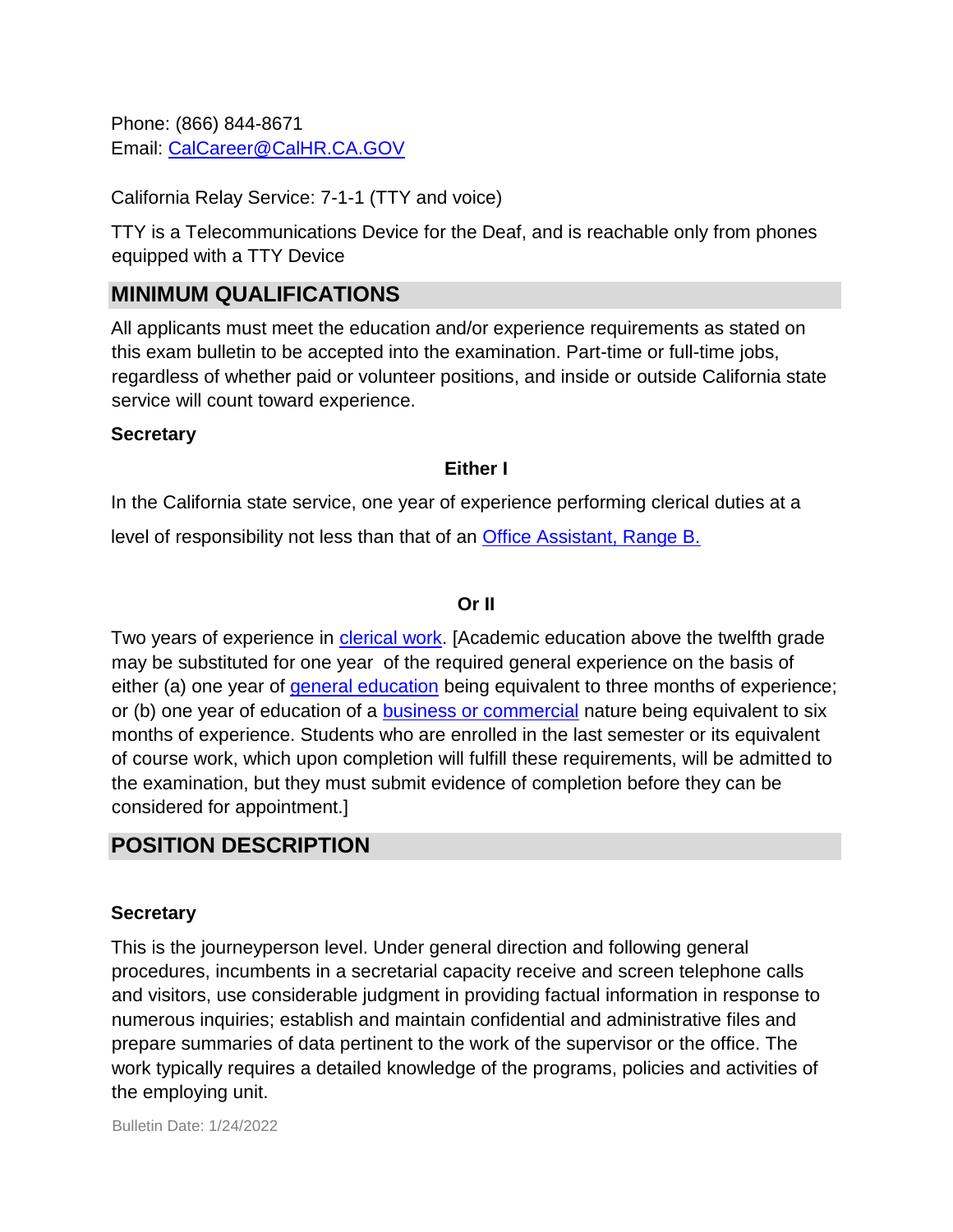# **EXAMINATION SCOPE**

This examination consists of the following components:

Multiple Choice Written Examination – Weighted 100% of the final score

The examination will consist solely of a multiple choice, written test designed to evaluate knowledge in the areas of:

- 1. Situational Judgment
- 2. Written Communication
- 3. Analysis and Prioritizing

A final score of 70% must be attained to be placed on the eligible list. In addition to evaluating applicants' relative knowledge, skills, and ability, as demonstrated by quality and breadth of education and/or experience, emphasis in each exam component will be on measuring competitively, relative job demands, each applicant's:

Knowledge of:

1. Modern Office methods, supplies and equipment 2. Business English and correspondence.

### Ability to:

- 1. Read and write English at a level required for successful job performance
- 2. Type at a speed of 40 words per minute
- 3. Perform difficult clerical work
- 4. Make clear and comprehensive reports and keep difficult records
- 5. Prepare correspondence independently
- 6. Communicate effectively
- 7. Meet and deal tactfully with the public
- 8. Direct the work of others

Special Personal Characteristics:

- 1. A demonstrated interest in assuming increasing responsibility
- 2. Mature judgment
- 3. Loyalty, poise, tact, and discretion Additional Desirable Characteristics:
- 1. Education equivalent to completion of the twelfth grade
- 2. Ability to take dictation at 110 words per minute.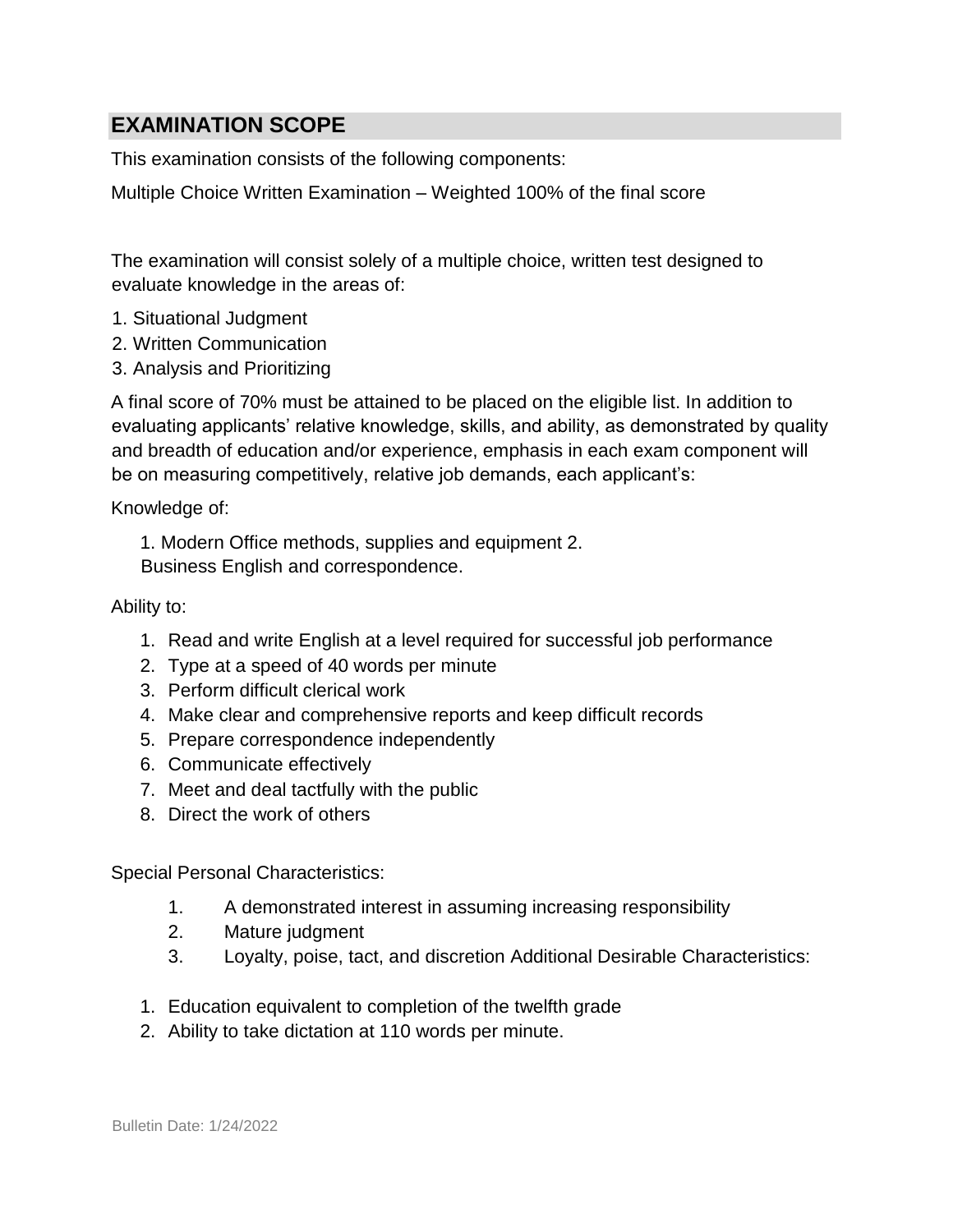# **ELIGIBLE LIST INFORMATION**

A servicewide, open eligible list for the **Secretary** classification will be established for the State of California (all State of California departments, statewide).

The names of successful competitors will be merged onto the eligible list in order of final score regardless of exam date. Eligibility expires **twelve (12) months** after it is established. Applicants must then retake the examination to reestablish eligibility. Veterans' Preference will be granted for this examination. In accordance with Government Codes 18973.1 and 18973.5, whenever any veteran, or widow or widower of a veteran achieves a passing score on an open examination, he or she shall be ranked in the top rank of the resulting eligible list.

Veterans status is verified by the California Department of Human Resources (CalHR). Information on this program and [the Veterans' Preference Application](https://www.jobs.ca.gov/CalHRPublic/Landing/Jobs/VeteransInformation.aspx) [\(](https://www.jobs.ca.gov/CalHRPublic/Landing/Jobs/VeteransInformation.aspx)Std. form 1093) is available online**.** Additional information on veteran benefits is available at the Department of Veterans Affairs.

Career Credits **will not** be added to the final score for this exam, because it does not meet the requirements to qualify for Career Credits.

# **PREPARING FOR THE EXAMINATION**

Here is a list of suggested resources to have available when applying for the examination.

**Employment History:** Employment dates, job titles, organization names and addresses, names of supervisors or persons who can verify your job responsibilities, and phone numbers of persons listed above.

**Education:** School names and addresses, degrees earned, dates attended, courses taken (verifiable on a transcript), persons or office who can verify education, and phone numbers of persons or offices listed above.

**Training:** Class titles, certifications received, names of persons who can verify your training, and phone numbers of persons listed above.

# **TAKING THE EXAMINATION**

**[Take the](https://www.jobs.ca.gov/CalHRPublic/Login.aspx?ExamId=0PBEW) [Secretary](https://www.jobs.ca.gov/CalHRPublic/Login.aspx?ExamId=0PBEW) [examination](https://www.jobs.ca.gov/CalHRPublic/Login.aspx?ExamId=0PBEW)**

# **TESTING DEPARTMENTS**

State of California (all State of California departments)

# **CONTACT INFORMATION**

California Department of Human Resources CalCareer Service Center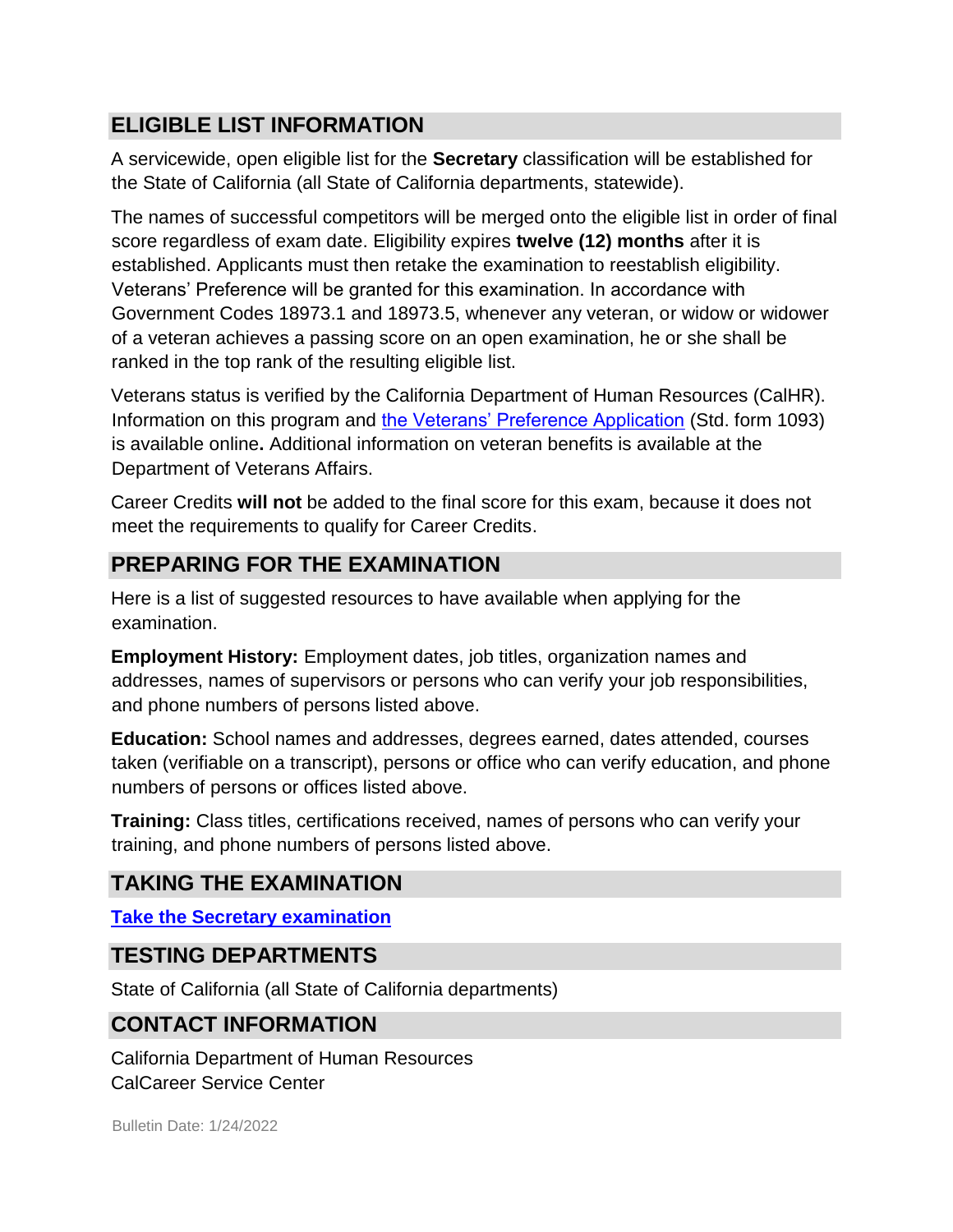1810 16<sup>th</sup> Street Sacramento, CA 95814 Phone: (866) 844-8671 Email: CalCareer@CalHR.CA.GOV

California Relay Service: 7-1-1 (TTY and voice)

TTY is a Telecommunications Device for the Deaf, and is reachable only from phones equipped with a TTY Device.

# **EQUAL OPPORTUNITY EMPLOYER**

The State of California is an equal opportunity employer to all, regardless of age, ancestry, color, disability (mental and physical), exercising the right of family care and medical leave, gender, gender expression, gender identity, genetic information, marital status, medical condition, military or veteran status, national origin, political affiliation, race, religious creed, sex (includes pregnancy, childbirth, breastfeeding, and related medical conditions), and sexual orientation.

# **DRUG-FREE STATEMENT**

It is an objective of the State of California to achieve a drug-free State work place. Any applicant for State employment will be expected to behave in accordance with this objective, because the use of illegal drugs is inconsistent with the law of the State, the rules governing civil service, and the special trust placed in public servants.

# **GENERAL INFORMATION**

Examination and/or Employment Application (STD 678) forms are available at the California Department of Human Resources, local offices of the Employment Development Department, and through your **[CalCareer Account.](http://www.jobs.ca.gov/)**

If you meet the requirements stated on this examination bulletin, you may take this examination, which is competitive. Possession of the entrance requirements does not assure a place on the eligible list. Your performance in the examination described in this bulletin will be rated against a predetermined job-related rating, and all applicants who pass will be ranked according to their score.

The California Department of Human Resources (CalHR) reserves the right to revise the examination plan to better meet the needs of the service, if the circumstances under which this examination was planned change. Such revision will be in accordance with civil service laws and rules and all applicants will be notified.

General Qualifications: Applicants must possess essential personal qualifications including integrity, initiative, dependability, good judgement, the ability to work cooperatively with others, and a state of health consistent with the ability to perform the